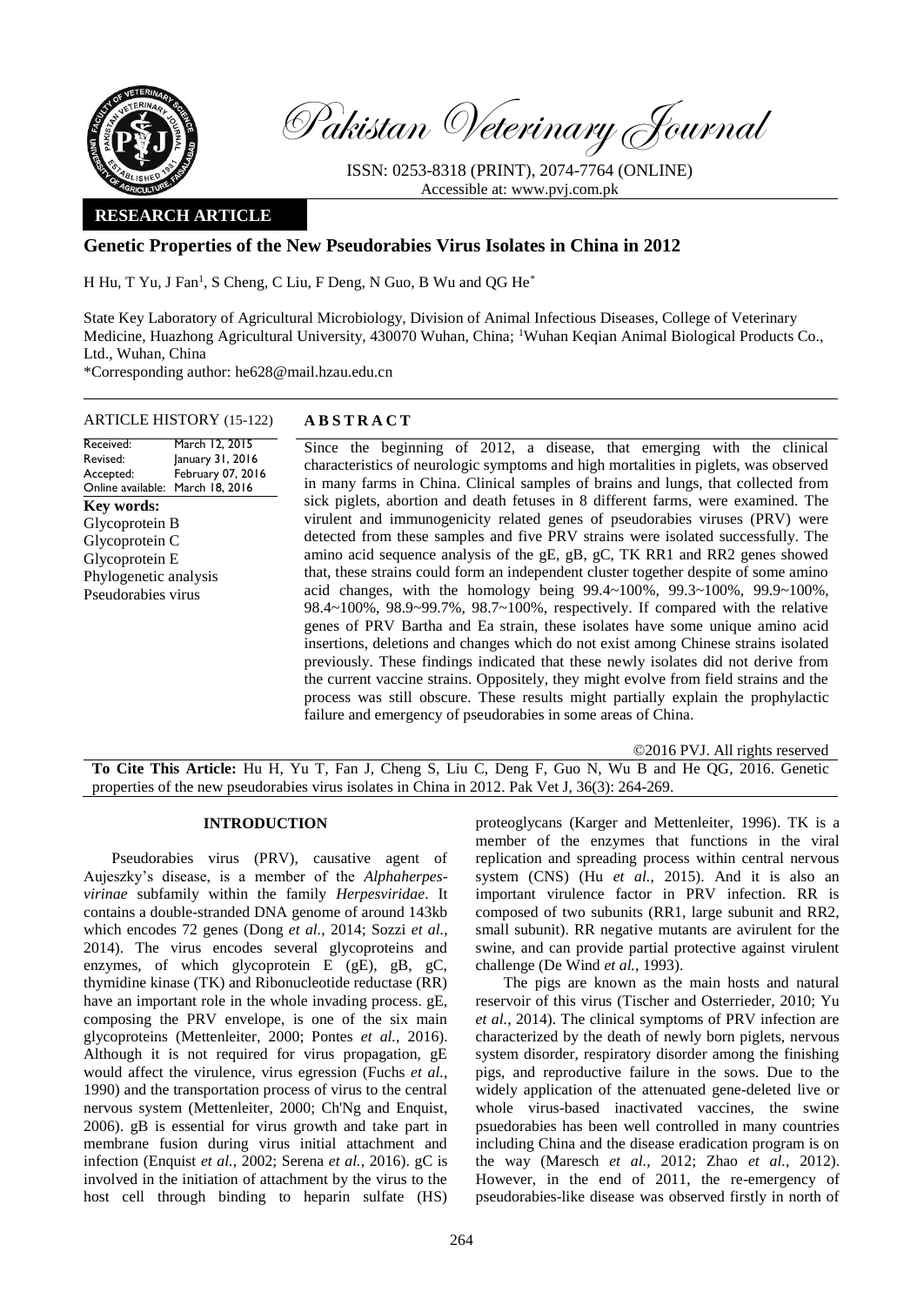China and then spread to other areas. This disease occurred in the vaccinated herds and the sero-conversion of gE antibody, label of field virus infection, could be detected with or without significant clinical symptoms. Molecular epidemiology investigation should be conducted to understand the genetic variation of the reemergent strains. To understand the etiology, we amplified six virulence-related and immunogenic genes from the clinical samples, subjected to sequence analysis. The alignments with traditional PRV strains suggested that the presence of the PRV variant strains may be responsible for the recently emergent pseudorabies in some areas of China.

## **MATERIALS AND METHODS**

**Samples collection:** A total of 16 brain and lung samples from 8 dead fetuses, suckling piglets and weaned pigs were obtained from 8 farms among three provinces of China from March to June in 2012. In these farms, sows, boars and weaned pigs were vaccinated with attenuated live gE-negative vaccine. All pigs from these farms showed signs of high fever, neurological disorder and posterior paralysis at the time of sample collection. A strain surnamed HBYD-China-2008 isolated in 2008 was also contained in this study. These samples were collected, homogenized, and suspended in Dulbecco's Modified Eagle's Medium (DMEM, Sigma) at ratios of 1:2 (W/V). The suspensions were freeze-thawed for three times and kept at -70°C freezer for further viral isolation and DNA extraction.

**Virus isolation and identification**: For detection of PRV by PCR, the gD gene was chosen as the target gene (Chen *et al.*, 1997). The filtered supernatant of the homogenized positive brain tissues were inoculated to the monolayer of PK-15 cells and incubated at 37°C incubator. Cells were observed daily for CPE. When typical CPE was observed, cells were acquired and stored under -20°C. RNA and DNA extracted from the cell cultures were detected by reverse transcription PCR or PCR and found to be PRV positive while negative for porcine reproductive and respiratory syndrome virus and classical swine fever virus. The isolates at dose of  $1 \times 10^2$  TCID<sub>50</sub> were employed to infect Balb/C mice and the typical clinical signs were observed.

**Genomic DNA extraction and polymerase chain reaction (PCR)**: Total DNA was extracted from 200μl sample suspension or equal volume of viral culture supernatant using a commercially available TIANamp Genomic DNA Kit (TIANGEN Biotech, China). Seven pairs of oligonucleotide primers were designed to amplify gB, gC, gE, TK, RR1 and RR2 genes from the samples, respectively. The amplicons of the expected size were purified, cloned into the pMD18-T vector (TaKaRa Biotechnology, Dalian, China) for sequencing of both directions on ABI 3730xl DNA Analyzer (Applied Biosystems, CA, USA).

**Nucleotide sequence analysis**: Nucleotide sequences were edited, and analyzed through the MegAlign program, a component of the Lasergene sequence analysis software package (DNASTAR Inc., Madison, WI, USA). Phylogenetic trees were acquired by Molecular Evolutionary Genetics Analysis (MEGA) software version 5.02, based on the neighbor-joining method. The accession numbers of genes of other PRV reference strains used in the research were contained in table 1.

#### **RESULTS**

**Confirmation and isolation of PRV in the samples:** The conservative gD genes (217bp) were amplified from the 16 samples (Fig.1A). Positive brain tissue samples were filtered to get rid of the possible contamination and then incubated with the cells. The cytopathogenic effect (CPE) could be observed after 3 to 5 passages (Fig.1C), indicating the stable growth of the isolates in PK-15 cell lines. Five PRV strains were isolated from the brains of 1 dead fetus, 2 suckling piglets and 2 weaned pigs, respectively. The viruses were designated as HNXX-China-2012, HNZK-China-2012, HNBA-China-2012, HNQZ-China-2012, HNQX-China-2012. These PRV isolates could induce strong itchy and nervous system disorder in the infected mice (Fig. 1E), suggesting the PRV-related typical signs in mice model.

**Sequence homology and genetic characterization:**  Partial or complete gene sequences of these 8 strains were analyzed and aligned with the reference strains (Table 1). These strains were collected in 2012 from PRV-affected pig farms in the swine-breeding provinces (Henan, Shandong, Hebei) and the isolate HBYD-2008-China isolated in 2008 was also included in this study. The target genes of gE (1284bp), gB (2745bp), gC (1461bp), TK (936bp), RR1 (2367bp) and RR2 (912bp) were all amplified successfully.

**Phylogenetic analysis based on gE:** The 1284bp fragment encoding the 428-amino-acid extracellular domain of gE of these PRV strains were compared with the sequences of reference strains available at GenBank (Table. 1). All the new field strains shared highly similarity with each other (99.7~100% at nucleotide level and 99.3~100% at amino acid level). When new PRV gE sequences were compared with previous domestic and reference viruses, homology values decreased (97.8~99.8% nucleotide similarity and 98.1~99.5% amino acid sequence similarity). If compared with PRV reference Becker strain, these new isolates contained an amino acid insertion of Asp (D) at 48 and 12 amino acid changes were also observed in these strains (54G-D, 59D-N, 63N-D, 66V-L, 122A-S, 125M-T, 149R-M, 163Q-R, 179T-S, 181R-L, 215L-A, 216A-D) (Fig. 2A).

Phylogenetic tree of the gE gene exhibited that all field isolates could be divided into two groups (Fig. 3A). All the Chinese strains, together with a Korea strain, Yangsan strain, and a [Malaysia](app:ds:Malaysia) strain, P-PrV, fell in Group 1. Five Europe strains and one America strain were classified in Group 2.

**Phylogenetic analysis based on gB:** Sequence comparison of gB proved that PRV strains in 2012 had 99.9~100% amino acid sequence similarity with each other. When the gB amino acid sequences of the newly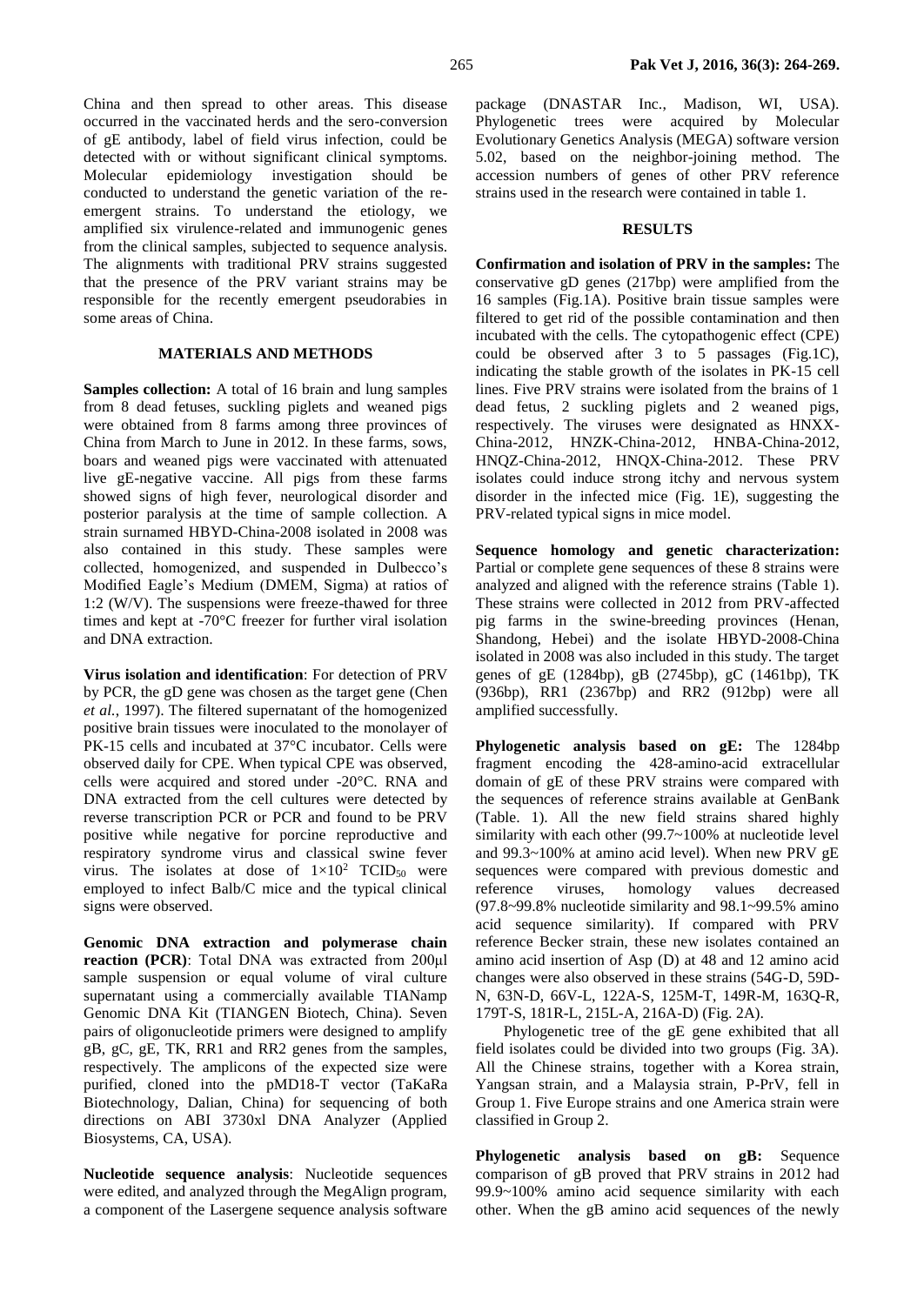strains were compared with the previous domestic viruses, 98.9~99.5% amino acid similarity was found; If compared with the foreign isolates, 96.6~97.7% identities were found. Although relatively high level of identity with previous Chinese strains was indicated, there were still some differences in amino acid sequence between new isolates and previous ones. The variations were as follows: 85T-A; 454R-K; 563H-Q; 740T-A; 898V-A. Among these variations, R-K change at 454 can only be observed among the new isolates (Fig. 2B). Phylogenetic comparison of the gB protein showed that all field viruses could also form two branches (Fig. 3B). Group 1 consisted of all Chinese strains. Group 2 comprised Becker, Kaplan, Bartha, Namyangju.

**Phylogenetic analysis based on gC:** All gC genes of the new Chinese PRV strains were 1461 nt in length and encoded 487 amino acids. However, all foreign strains have a 7-aa continuous deletion (63AAASTPA69) (Fig. 2C). Three USA strains (Indiana\_S, Becker, NIA3) contain an amino acid deletion at 192 position while our new strains do not. The gC protein of these new strains had 98.4~100% identity with each other and 89.8~100% similarity when compared with previous Chinese and other reference strains.

Phylogenetic analysis of the gC gene revealed that all strains could be classified into two different groups (Fig. 3C). Group 1 contained all Chinese strains. Group 2 comprised Bartha (Hungary), Yamagata S-81 (Japan), Indiana S (USA), NIA3 (USA).

**Phylogenetic analysis of TK gene: PRV TK gene was** 963 nt in length, encoding a protein of 321 amino acids. The TK region is rather conserved among all the PRV isolates in this study, with the amino acid identity ranging from 98.8 to 100% (except Min-A). When the TK protein of Min-A was compared with other isolates, amino acid identity was between 97.8 and 98.7%. All the strains except Min-A belong to Group 1 while Min-A formed a unique cluster because of 2-aa deletion at 292-293 (Fig. 3D).

**Phylogenetic analysis based on RR1:** The RR1 gene of PRV contained 2 367 nucleotides, deciphering a protein of 789 amino acids. All the Chinese strains shared 98.9~100% amino acid sequence identity with each other, and 97.6~98.5% similarity with the reference strains. Phylogenetic analysis of RR1 protein showed that all the viruses could be divided into two parts (Fig. 3E). All the Chinese strains could be classified in Group 1. Comparing with strains in Group 2, there was a deletion in position 11-12 (SS) among the isolates in Group 1 (Fig. 2D).

**Phylogenetic analysis based on RR2:** The gene RR2 of PRV had 912 nucleotides in length, encoding a protein of 303 amino acids. There was no deletion or insertion among these strains. The RR2 region is rather conserved among all the PRV isolates with the aa identity being 98.3~100% (except Becker strain). When the RR2 aa sequence of Becker was compared with other isolates, amino acid identities of 97.4~98% was observed. All the strains except Becker were divided into Group 1. Becker formed a unique Group (Fig. 3F).



**Fig. 1:** (A) Normal control PK-15 cells. (B) Pseudorabies virus infected PK-15 cells. (A) and (B) original magnification ×100. (C) Uninfected control mice. (D) Mice infected with pseudorabies virus. (E) Amplification of PRV-gD fragment from the collected samples

| <b>Table 1:</b> Sequences obtained from GeneBank used in this work. |  |
|---------------------------------------------------------------------|--|
|---------------------------------------------------------------------|--|

| Strain/gene   | Accession          |                 | Accession            |  |  |
|---------------|--------------------|-----------------|----------------------|--|--|
|               | No, Country        | Strain/gene     | No., Country         |  |  |
| $(A)$ gE      |                    | <b>Becker</b>   | M12778, USA          |  |  |
| HB/BD         | KC415026, China    | NIA3            | D49437, USA          |  |  |
| HB/LF         | KC415029, China    | Bartha          | EU719641, Hungary    |  |  |
| HB/HS         | KC415028, China    | (D) TK          |                      |  |  |
| Ea            | AF171937, China    | <b>Becker</b>   | JF797219, USA        |  |  |
| Min-A         | AY170318, China    | Kaplan          | JF797218, Hungary    |  |  |
| ΙA            | AY173124, China    | <b>Bartha</b>   | IF797217, Hungary    |  |  |
| HNJZ          | EU561349, China    | SA              | AB440241, China      |  |  |
| Yangsan       | AY249861, Korea    | ZMD2012         | KF381398, China      |  |  |
| P-PrV         | FI176390, Malaysia | SDCX2011        | KF381397, China      |  |  |
| Nia-1         | F 605136, Ireland  | <b>PYQF2013</b> | KF381396, China      |  |  |
| 89V87         | F 605134, Belgium  | LYYY2011        | KF381395, China      |  |  |
| 00V72         | F 605132, Belgium  | <b>HBCX2013</b> | KF381394, China      |  |  |
| <b>NS374</b>  | FJ605135, Belgium  | Min-A           | AY171242, China      |  |  |
| <b>Becker</b> | AY368490, USA      | $(E)$ RRI       |                      |  |  |
| NiA3          | EU502923, Spain    | BJ/YT           | KC981239, China      |  |  |
| $(B)$ gB      |                    | <b>Becker</b>   | <b>IF797219, USA</b> |  |  |
| Namyangju     | GQ325658, Korea    | Kaplan          | IF797218, Hungary    |  |  |
| Kaplan        | JQ809328, Hungary  | Bartha          | JF797217, Hungary    |  |  |
| <b>Becker</b> | JQ809328, USA      | (F) RR2         |                      |  |  |
| Batha         | IF797217, Hungary  | BJ/YT           | KC981239, China      |  |  |
| $(C)$ gC      |                    | <b>Becker</b>   | <b>IF797219, USA</b> |  |  |
| Fa            | AF403051, China    | Kaplan          | JF797218, Hungary    |  |  |
| Yamagata S-81 | D49435, Japan      | Bartha          | IF797217, Hungary    |  |  |
| Indiana S     | D49436, Japan      |                 |                      |  |  |

#### **DISCUSSION**

In the present study, five new PRV strains were isolated from the brains of abortion, dead fetuses and suckling piglets, and six important genes (TK, gE, gB, gC, RR1, RR2) were amplified, sequenced and comparison was processed with other PRV isolates. Comprehensive analysis of these genes indicated that new isolates shared high sequence identity with each other, and usually they,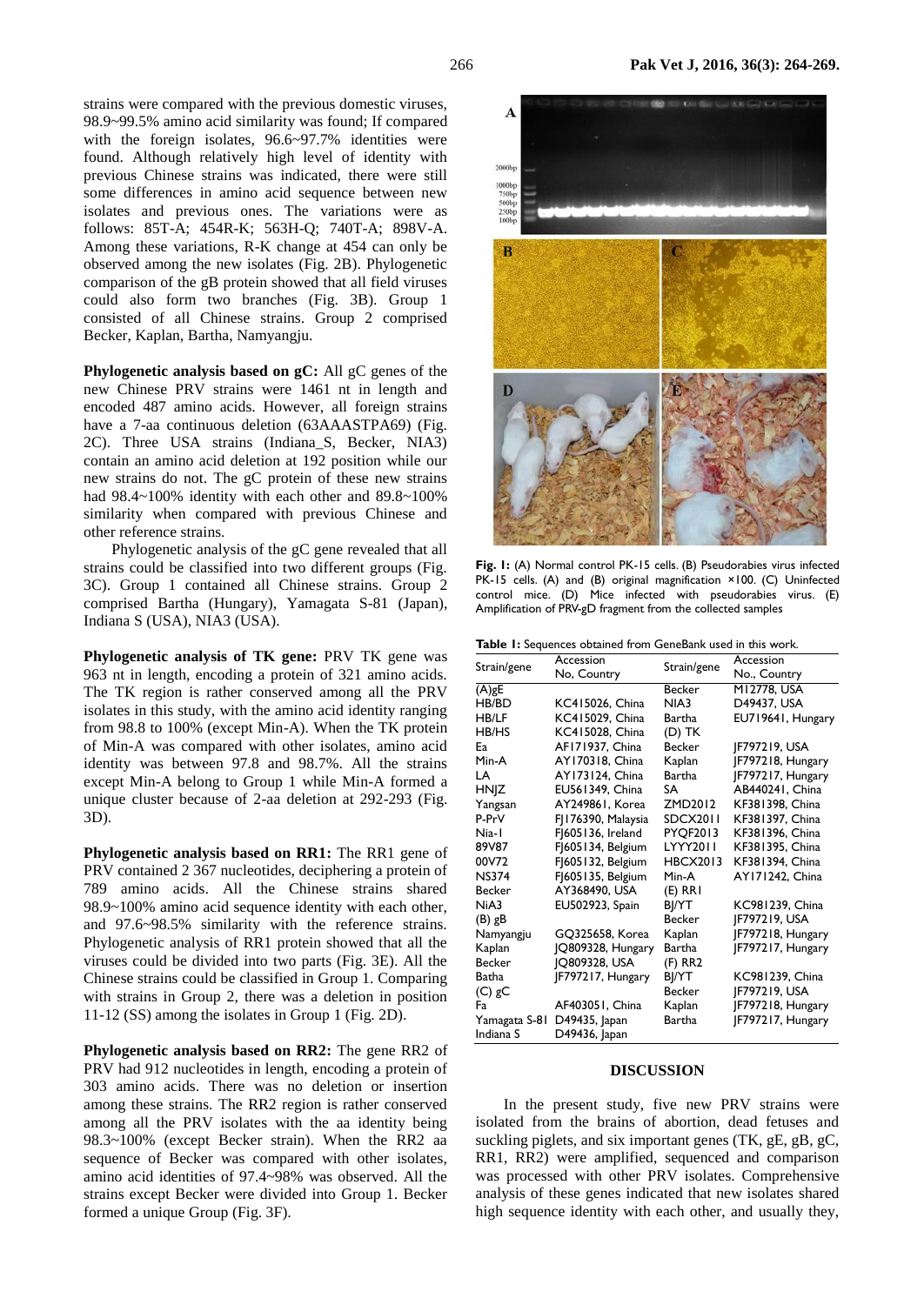together with the earlier Chinese strains, can be clustered into the same group (Fig. 3). Vaccine based on Bartha-K61 has been widely utilized in China for more than three decades, and is widely used as an efficient weapon against PRV. However, since late of 2011, cases of pseudorabies could be observed in some farms. And gradually the disease threatened the pig farms across the whole nation. The pigs immunized with PRV Bartha-K61 vaccine still showed the typical clinical symptoms, this indicated the low efficacy of the vaccine used.

Due to its high ratio of  $G+C$  bases, the complete  $gE$ gene is difficult to be amplified by PCR, For this reason the fragments encoding 428-amino-acid extracellular domain of gE was chosen for amplification in our study (Tirabassi *et al.*, 1997). Sequence analysis showed that the new isolates shared conserved multiple amino acid changes at the same part and were divided into the same group (Fig. 3A). These changes included one amino acid insertion and 12 amino acids variation. The insertion was also confirmed by other researchers (An *et al.*, 2013; Yu *et al.*, 2014). Virulence and spread mediated by gE are thought to be highly correlated and the  $\sigma$ E gene has been

 $(A)$ 

| gE |    |                                                                                                                                                       |     |     |     |     |     |                                                                                                                                                               |
|----|----|-------------------------------------------------------------------------------------------------------------------------------------------------------|-----|-----|-----|-----|-----|---------------------------------------------------------------------------------------------------------------------------------------------------------------|
| 50 | 60 | 110                                                                                                                                                   | 130 | 150 | 170 | 180 | 220 |                                                                                                                                                               |
|    |    |                                                                                                                                                       |     |     |     |     |     | VDDLSTEA <mark>D</mark> DDDLNGDLDGD LAGI WIFL VSVTTVCFETA APEMGI RREPPI VTPE HLSVLRA PADPVGPA H88D-China-2012                                                 |
|    |    | ADDLSTEA <mark>D</mark> DDDLNGDLDGD LAGI WIFLVSVTTVCFETA APEMGI.RREPPI VTPE HLSVLRA PADPVGPA HNXX-China-2012                                          |     |     |     |     |     |                                                                                                                                                               |
|    |    |                                                                                                                                                       |     |     |     |     |     | ADDLSTEA <mark>D</mark> DDDLNGDLDGD LAGI WTFL VSVTTVCFETA APEMGI RREPPI VTPE HLSVLRA PADPVGPA H8HS-China-2012                                                 |
|    |    |                                                                                                                                                       |     |     |     |     |     | ADDLSTEA <mark>D</mark> DDDLNGDLDGD LAGI WIFL VSVTTVCFETA APEMGI RREPPI VTPE HLSVLRA PADPVGPA HNBA-China-2012                                                 |
|    |    | ADDLSTEA <mark>D</mark> DDDLNGDLDGD LAGI WIFL VSVTTVCFETA APEMGI RREPPI VTPE HLSVLRA PADPVGPA HBLF-China-2012                                         |     |     |     |     |     |                                                                                                                                                               |
|    |    |                                                                                                                                                       |     |     |     |     |     | ADDL STEA <mark>D</mark> DDDLNGDLDGD LAGI WIFL VSVTTVCFETA APEMGI RREPPI VTPE HLSVLRA PADPVGPA HNZK-China-2012                                                |
|    |    |                                                                                                                                                       |     |     |     |     |     | VODLSTEADDDDLNGDLDGD LAGI WIFL VSVTTVCFETA APEMGI RREPPI VTPE HLSVLRA PADPVGPA SDWF2-China-2012                                                               |
|    |    |                                                                                                                                                       |     |     |     |     |     | ADDLSTEA <mark>D</mark> DDDLNGDLDGD LAGI WIFL VSVTTVCFETA APEMGI RREPPI VTPE HLSVLRA PADPVGPA HBHD-China-2012                                                 |
|    |    |                                                                                                                                                       |     |     |     |     |     | ADDL STEA <mark>D</mark> DDDLNGDLDGD LAGI WIFL VSVTTVCFETA APEMGI RREPPI VTPE HLSVLRA PADPVGPA HNOX-China-2012                                                |
|    |    |                                                                                                                                                       |     |     |     |     |     | ADDLSTEA <mark>D</mark> DDDLNGDLDGD LAGI WTFLVSVTTVCFETA APEMGI RREPPI VTPE HLSVLRA PADPVGPA SDWF1-China-2012                                                 |
|    |    |                                                                                                                                                       |     |     |     |     |     | VDDLSTEA <mark>D</mark> DDDLNGDLDGD LAGI WIFL VSVTTVCFETA APEMGI RREPPI VTPE HLSVLRA PADPVGPA HNQZ-China-2012                                                 |
|    |    |                                                                                                                                                       |     |     |     |     |     | KD LSTEAGDDDLNGDLDGD LAGI WTFLVSVTTVCFETA APEMGI RREPPI VTPE HLSVLRA PADPVGPA Yangsan-Korea-2003                                                              |
|    |    |                                                                                                                                                       |     |     |     |     |     | ADDL STEAGDDDLNGDLDGD LAGI WAFL VSVTTVCFETA APEMGI RREPPI VTPE HLSVLRA PADPVGPA HBYD-China-2008                                                               |
|    |    | VDDLSTEAGDDDLNGDLDGD LAGI WIFL VSVTTVCFETA APEMGI.RREPPI VTPE HLSVLRA PADPVGPA Ea-China-1999                                                          |     |     |     |     |     |                                                                                                                                                               |
|    |    |                                                                                                                                                       |     |     |     |     |     | ADDLSTEAGDDDLNGDLDGD LAGI WIFL VSVTTVCFETA APEIAGI RREPPI VTPE HLSVLRA PADPVGPA P-PrV-Malaysia-2008                                                           |
|    |    | AD <mark>''L</mark> STEAGDDDLNGDLDGD LAGI WIFL VSVTTVCFE <mark>A</mark> A APEMGI RREPPI VTPE HLSVLRA PADPVGPA Min-A-China                             |     |     |     |     |     |                                                                                                                                                               |
|    |    |                                                                                                                                                       |     |     |     |     |     | KO LSTEAGDDDLNGDLDGD LAGI WIFL VSVTTVCFETA APEMGI RREPPI VTPE HLSVLRA PADPVGPA HNJZ China China 2007                                                          |
|    |    | ADDLSTEADDDDLNGDL <mark>G</mark> GD LAGI WIFL VSVTTVCFETA APEMGI RREPPI VTPE HL <mark>I</mark> VLRA PADPVG <mark>T</mark> A L <del>A-China-2002</del> |     |     |     |     |     |                                                                                                                                                               |
|    |    | VD <mark>-</mark> LSTEAGD <mark>NDLDGDLNGD V</mark> AGI WTFLVAVTMVCFETA APERGI OREPPI VTPE HL <mark>TVR</mark> RA PLAPVGPA NiA3-Spain-2008            |     |     |     |     |     |                                                                                                                                                               |
|    |    | K <mark>D L</mark> STEAGDDDL <mark>D</mark> GDLNGD VAGI WTFL VAVTMVCFETA APERGI OREPPI VTPE HL <mark>TVR</mark> RA PLAPVGPA Becker-USA-1970           |     |     |     |     |     |                                                                                                                                                               |
|    |    |                                                                                                                                                       |     |     |     |     |     | KO <b>rl</b> Steagdddl <mark>D</mark> gdl Ngd Vagi Wifl Vavtinvcfeta Ape <mark>r</mark> gi orgppi ytpe Hl <mark>it</mark> vrra Plapvgpa Nia-1-koland-1962     |
|    |    |                                                                                                                                                       |     |     |     |     |     | VO <mark>T</mark> LSTEAGDDDL <mark>YGDLNGD VAGI WIFL VA</mark> VTTVCFETA APE <mark>R</mark> GI RREPPI VTPE HL <mark>TVQ</mark> RA PLAPVGPA 89V87-Belgium-1989 |
|    |    |                                                                                                                                                       |     |     |     |     |     | KO <mark>TLSTEAGDYDLYGDLNGD VAGI WTFLVA</mark> VTTVCFETA APE <mark>R</mark> GI RREPPI VTPE HL <mark>TVQ</mark> RA PLAPVGPA 00V72-Belgium-2000                 |
|    |    |                                                                                                                                                       |     |     |     |     |     | KO <mark>T</mark> LSTEAGDDDL <mark>D</mark> GDLNGD VAGI WIFL VAVTTVCFETA APE <mark>R</mark> GI RREPPI VTPE HL <mark>TVO</mark> RA PLAPVGPA NS374·Belgium-1971 |

 $(B)$  gB

ENTERTO ANTERNATION AND PROGRAMMENT CONFERENCE IN A CORPENTER WELGER CHALKE GAMA HOD CONFERENCE CHARGE AND PECCALLY RANGEMENT AND PECCALLY RANGEMENT AND CONFERENCE IN A MAPING AND A CONFERENCE CHARGE AND A CONFERENCE CHARG **KO**  $70$ 80 90 10 450 560 740 900

**Fig. 2:** Alignment of the sequences of gE (A), gB (B), gC (C), RR1 (D)

#### **Table 2:**Viral isolates used in this work

| <b>Strains</b>   | Date of isolation | Province  | Material     | Accession | Accession | Accession | Accession | Accession  | Accession  |
|------------------|-------------------|-----------|--------------|-----------|-----------|-----------|-----------|------------|------------|
|                  |                   | of origin |              | number gE | number gB | number gC | number TK | number RRI | number RR2 |
| HNQX-China-2012  | 2012 March        | Henan     | <b>Brain</b> | KI526425  | KI526437  | KI526445  | KI526449  | KI526460   | KI526469   |
| HNOZ-China-2012  | 2012 March        | Henan     | <b>Brain</b> | KI526430  | KI526435  | KI526442  | KI526450  | KI526461   | KI526470   |
| HNXX-China-2012  | 2012 March        | Henan     | <b>Brain</b> | KI526423  | KI526436  | KI526441  | KI526452  | KI526465   | KI526474   |
| HNBA-China-2012  | 2012 March        | Henan     | <b>Brain</b> | KI526424  | KI526434  | KI526443  | KI526453  | KI526458   | KI526467   |
| HNZK-China-2012  | 2012 March        | Henan     | <b>Brain</b> | KI526426  | KI526433  | KI526444  | KI526451  | KI526462   | KI526471   |
| SDWFI-China-2012 | 2012 May          | Shandong  | <b>Brain</b> | KI526427  | KI526438  | KI526446  | KI526455  | KI526463   | KI526472   |
| SDWF2-China-2012 | 2012 July         | Shandong  | <b>Brain</b> | KI526428  | KI526439  | KI526448  | KI526456  | KI526464   | KI526473   |
| HBHD-China-2012  | 2012 June         | Hebei     | Lung         | KI526429  |           | KI526447  | KI526454  | KI526459   | KI526468   |
| HBYD-China-2008  | 2008              | Hubei     |              | KI526431  | KI526432  | KI526440  | KI526457  | KI526466   | KI526475   |

considered as a target for understanding genetic variation of PRV viruses (Fonseca *et al.*, 2010; Pontes *et al.*, 2015). Our findings indicated that the gE genes of new PRV strains were highly homologous and these strains were phylogenetically distant from previous PRV isolates. This may partly explain the low immunological protection induced by the current Bartha-K61-based vaccine in China.

Amino acid sequence analysis of gB showed a 3-aa deletion (75SPG78) and one-aa insertion (94G) among the new strains while comparing with the reference isolates (Fig. 2B). Sequence comparison also indicated that the viruses contain a unique amino acid change (R454K) when comparing with previous Chinese isolates and other reference strains. Whether this change will affect the binding ability of gB needs further confirmation.

The absence of gC will decrease its virulence in pigs (Rue and Ryan, 2008). Thus, the gC gene is implicated as an important factor in the pathogenesis of PRV. Sequence homology analysis indicated two discontinuous insertions (63AAASTPA69, 192E) in the new PRV strains. But these insertions could also be detected in previous Chinese PRV strains.

 $(C)$  gC

PEAC-

190

GTTGAAASTPAAVS VVVEGGRATVAN HEVD-China-2008

 $200$ 

GITGAAASTPAAVS VVECGRATVAN HRVD-China-2008<br>GITGAAASTPAAVS VVVECGRATVAN ERChina-1999<br>GITGAAASTPAAVS VVVECGRATVAN ERCHINA-1999<br>GITGAAASTPAAVS VVVECGRATVAN HRVD-China-2012<br>GITGAAASTPAAVS VVVECGRATVAN SOMFAChina-2012<br>GITGAAAST

AVS VVE-GERATVAN NAS-USA

 $(D) RR1$ 10 AA HBHD-China-2012 **AAA** AAA...AA HENDOMMEZOTZ<br>AAA...AA SDWF2-China-2012<br>AAA...AA SDWF2-China-2012 AAA ... AA HNZK-China-2012 AAA - AA MER-Chris-2012<br>AAA - AA MBYD-Chris-2008<br>AAA - AA MBYD-Chris-2008<br>AAA - AA MBBA-Chris-2012<br>AAA - AA MBQZ-Chris-2012<br>AAA - AA YT-Chins-2012 AAA<mark>++</mark>AA YT-China-2012<br>AASSSAA Becker-USA-1970<br>AASSSAA Kapian-Hungary<br>AASSSAA Ka-Hungary<br>AASSSAA Ka-Hungary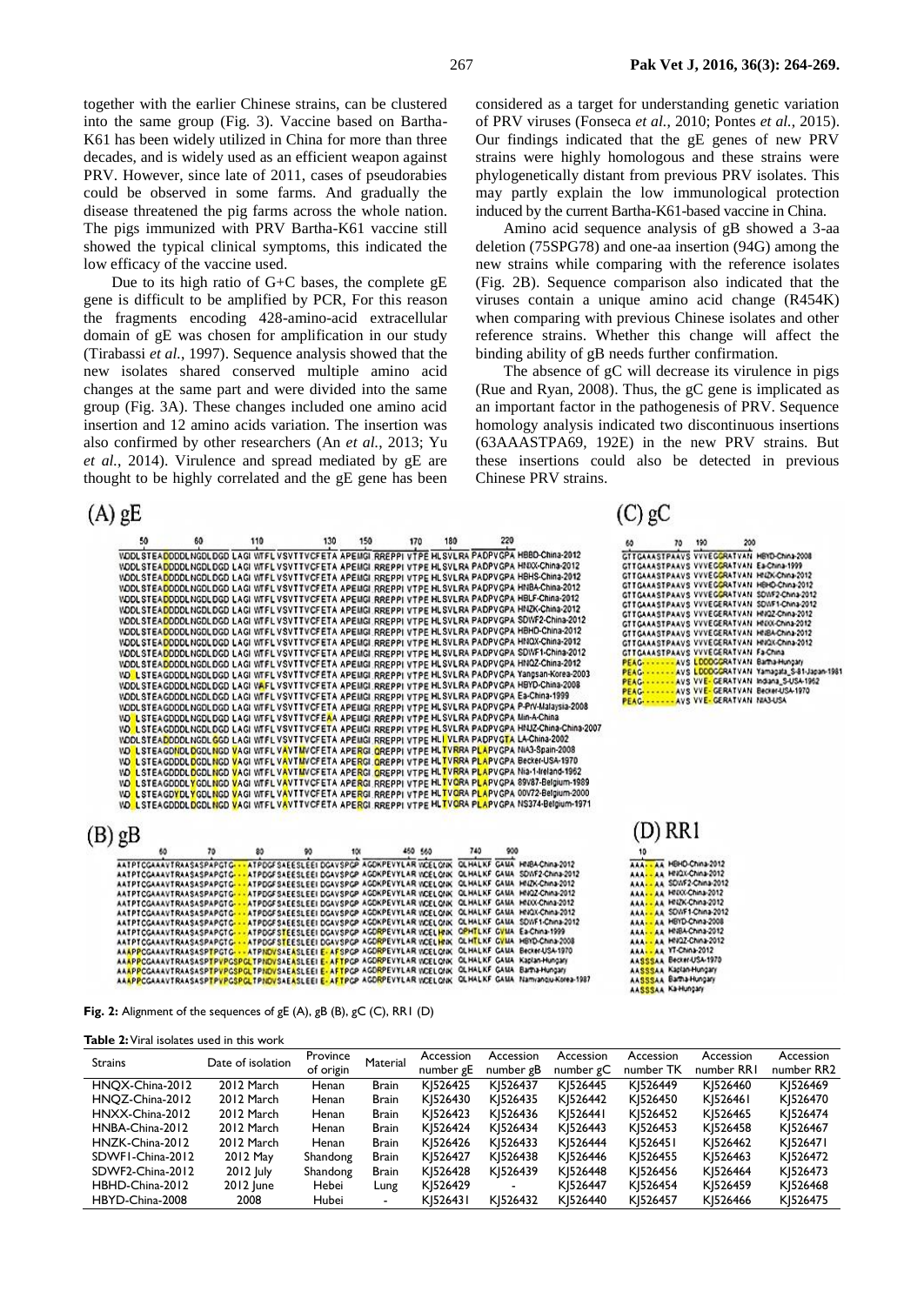

**Fig. 3:** Phylogenetic analysis of the current Chinese PRV strains and reference strains according to the amino acid sequences of gE (A), gB (B), gC (C), TK (D), RR1 (E), RR2 (F). Phylogenetic trees were processed by MEGA. ●, current Chinese isolates. GenBank accession numbers of all viruses used in this research are listed in Table 1 and Table 2.

Sequence analysis revealed an aa deletion in TK protein of Min-A. All the other strains formed one group. Comparison with reference strains showed that TK is highly conserved besides some point mutations. Alignment with reference strains suggested that RR is also highly conserved. A two-aa (11SS12) deletion of RR1 could be observed among all the Chinese strains, while there were not any insertions or deletions could be found in RR2.

Taken together, the phylenogentic analyses of the six important genes showed that the new PRV strains may contribute to the re-emergence of PR in China and are phylogenetically distant from previously PRV isolates. The reason for the immune failure may be partly due to the combination of variations in these important genes, in particular, the immunogenic-related gE, gB, gC genes. It is speculated that these new isolates had evolved from the previous Chinese PRV isolates. Because the gE, gB, gC, RR1 genes of new strains showed higher identities with earlier Chinese isolates rather than the reference ones. The influence of the amino acid insertion, mutation and deletion caused on the pathogenicity and immunogenicity of the new PRV strains needs to be further characterized.

**Acknowledgements:** This work was supported by grants from the National Swine Industry Research System (no. CARS-36).

**Author's contribution:** HQG and WB designed the experiment. HH and YT helped with the manuscript. HH, YT, FJ, CS, LC, DF and GN executed the experiment and analyzed the data.

#### **REFERENCES**

- An T, Peng J, Tian Z, Zhao H, Li N *et al.*, 2013. Pseudorabies virus variant in Bartha-K61-vaccinated pigs, China, 2012. Emerg Infect Dis, 19: 1749-1755.
- Chen H, Fang L, He Q, Jin M, Suo X *et al.*, 1997. Study on the isolation and identification of the Ea strain of pseudorabies virus. Acta Vet Zootech Sinica, 29: 156-161.
- Ch'Ng TH and Enquist LW, 2006. An in vitro system to study transneuronal spread of pseudorabies virus infection. Vet Microbiol, 113: 193-197.
- De Wind N, Berns A, Gielkens A and Kimman T, 1993. Ribonucleotide reductase-deficient mutants of pseudorabies virus are avirulent for pigs and induce partial protective immunity. J Gen Virol, 74: 351- 359.
- Dong B, Zarlenga DS and Ren X, 2014. An overview of live attenuated recombinant pseudorabies viruses for use as novel vaccines. J Immunol Res, 2014: Article ID 824630; http://dx.doi.org/10.1155/2014/824630
- Enquist LW, Tomishima MJ, Gross S and Smith GA, 2002. Directional spread of an aerfa-herpesvirus in the nervous system. Vet Microbiol, 86: 5-16.
- Fonseca AA, Camargos MF, de Oliveira AM, Ciacci-Zanella JR, Patrício MAC *et al.*, 2010. Molecular epidemiology of Brazilian pseudorabies viral isolates. Vet Microbiol, 141: 238-245.
- Fuchs W, Rziha H, Lukàcs N, Braunschweiger I, Visser N *et al.*, 1990. Pseudorabies virus glycoprotein gl: in vitro and in vivo analysis of immunorelevant epitopes. J Gen Virol, 71: 1141-1151.
- Hu R, Zhou Q, Song W, Sun E, Zhang M *et al.*, 2015. Novel pseudorabies virus variant with defects in TK, gE and gl protects growing pigs against lethal challenge. Vaccine, 33: 5733-5740.
- Karger A and Mettenleiter TC, 1996. Identification of cell surface molecules that interact with pseudorabies virus. J Virol, 70: 2138- 2145.
- Maresch C, Lange E, Teifke JP, Fuchs W, Klupp B *et al.*, 2012. Oral immunization of wild boar and domestic pigs with attenuated live vaccine protects against Pseudorabies virus infection. Vet Microbiol, 161: 20-25.